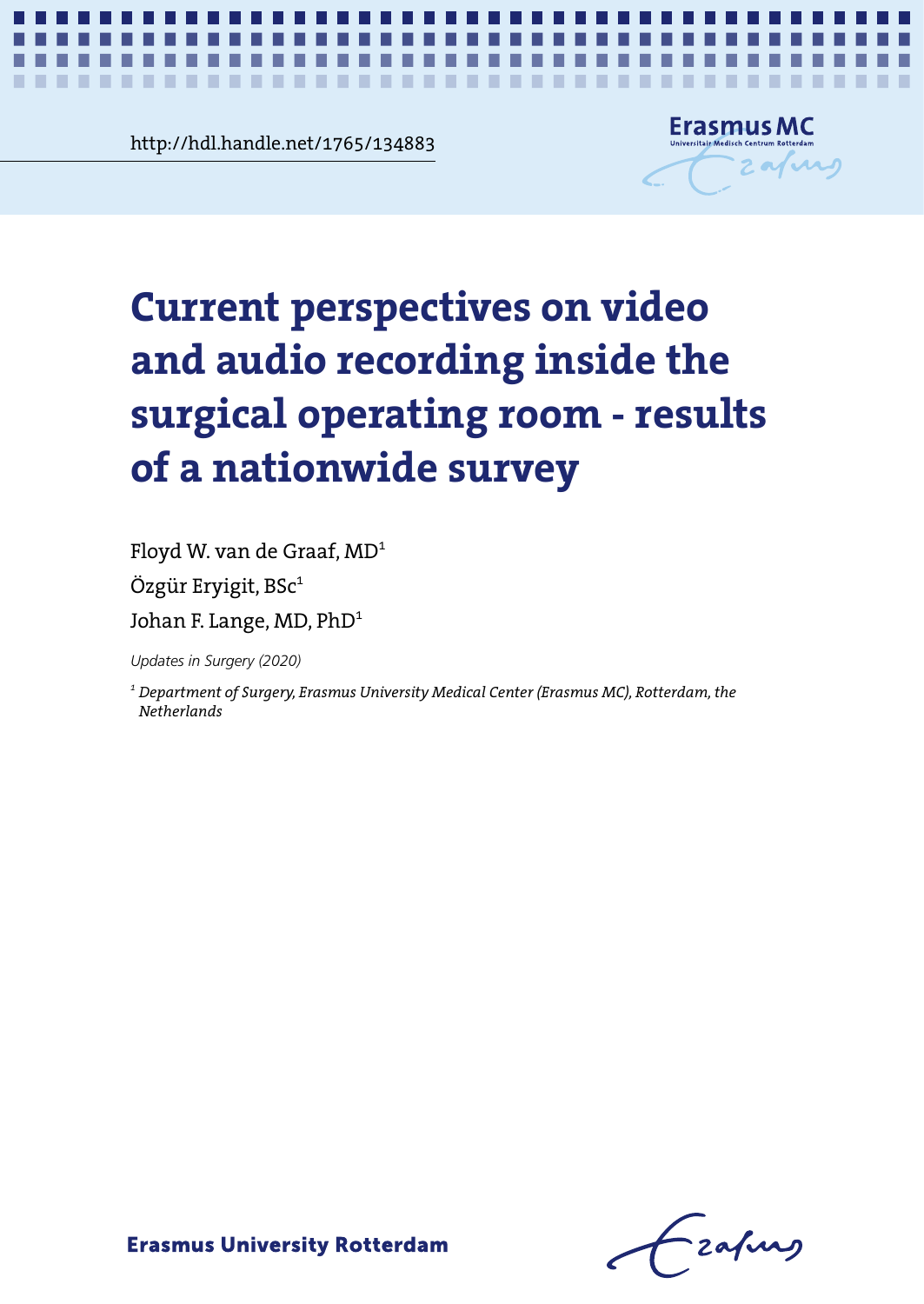## **ABSTRACT**

#### **Introduction**

Intraoperative multimedia recording is increasingly available. As an addition to reporting adequacy, aid in quality control and considering the growing call for physicians' accountability, it is inevitable that multimedia will play an important role. However, the perspectives of medical professionals on this matter is poorly known. In this nationwide survey, we aimed to investigate the current viewpoints concerning the use of multimedia recording in the operating room.

#### **Material and Methods**

We conducted an electronic survey among all affiliated members of the Association of Surgeons of the Netherlands, Dutch Urological Association and the Dutch Society of Obstetrics and Gynecology containing questions regarding current use of intraoperative recording and the level of likelihood or objection for certain scenarios.

#### **Results**

The response rate was 27.8%. The survey encompasses 370 (54.5%) surgeons, 71 (10.5%) urologists, 80 (11.8%) gynecologists and 158 (23.3%) residents in training. 52.4% of respondents feel that the operative report currently used is insufficient for future quality requirements. 58.5% think it is unlikely they would behave differently during surgery when intra-operative video recording is applied. 82.8% think it is unlikely that their surgical methods would be altered. 63.8% of respondents preferred only video registration when intraoperative recording is implemented.

### **Discussion**

The majority of respondents find the current method of operative reporting insufficient for future quality requirements. There is support for intraoperative video recording, however, legal transparency is needed before either intraoperative video or audio recording could be implemented to protect not only the patients, but also the healthcare providers.

Frafing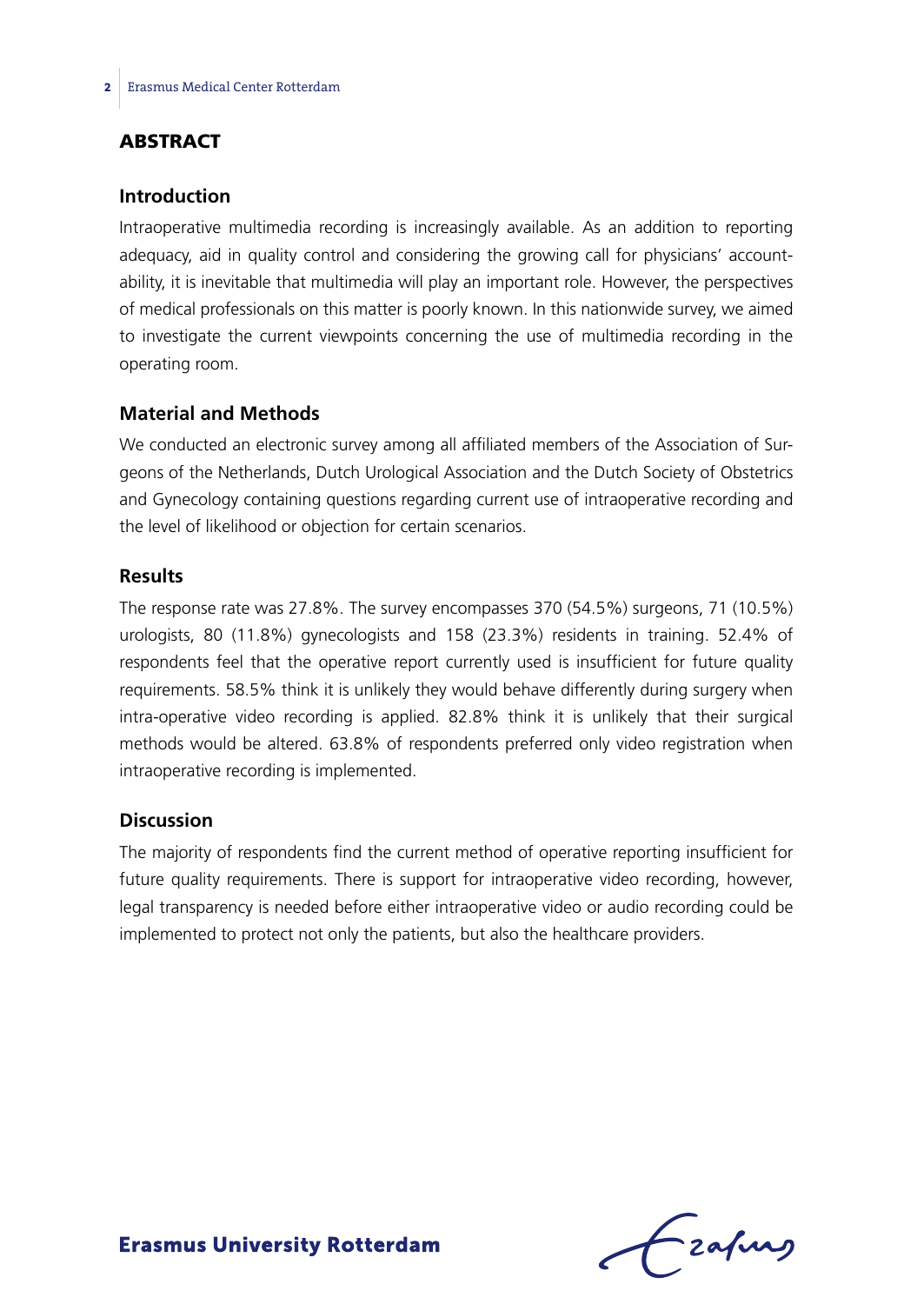#### **INTRODUCTION**

During the last decade, the use of multimedia in the context of the operating room has increased rapidly. Capturing video, still images or sound have become an essential part of daily practice in many surgical disciplines, with the potential to benefit either individual patient care or treatment as a whole. In addition to photo-documentation of laparoscopic female sterilization probably the best-known example is the documentation of the critical view of safety (CVS) on photo or video in laparoscopic cholecystectomy as an auxiliary to the narrative operative report.<sup>1</sup> This approach has become an essential part in laparoscopic cholecystectomy procedures in the Netherlands and is also recommended in the USA.<sup>2,3</sup> Prior research demonstrated that the traditional narrative operative report does not adequately reflect reality in laparoscopic cholecystectomy. $4-6$  One method to ameliorate the accuracy of these reports could be the use of synoptic reporting, utilizing a structured template to construct an operative report, diminishing the amount of data omitted and effectively increasing its integrity.7-13 Utilizing intraoperative video recording in synergy with a written operative report also proved to be feasible and furthermore superior to the classic narrative operative report alone.<sup>5,6</sup>

In addition to a boost in reporting quality, use of multimedia documentation could also be invaluable for other purposes, for instance, in the case of surgical quality control and quality assurance. In a study by the Michigan Bariatric Surgery Collaborative, peer-rating of procedural videos of laparoscopic gastric bypass surgery was performed to assess participating bariatric surgeons' technical skills.<sup>14</sup> The authors reported a relationship between the technical skill quantified on video and postoperative outcomes, confirming that greater technical skill does indeed result in significantly fewer postoperative complications. Taking it a step further, Toronto based surgeon Dr. Theodor Grantcharov developed the surgical 'black box'. This recording device, much like its equivalent in aviation, registers data in real time from multiple inputs, i.e. sound (speech), videos from several angles (surgical site and surroundings), and patient's vital signs, in order to discern the origins of adverse events.<sup>15</sup>

Considering the growing call for physicians' accountability, it is inevitable that multimedia will play an important role in the foreseeable future and that it will indeed contribute to quality of care. Nonetheless, the views of key players are of great importance in this evolution, and the perspectives of medical professionals in the current surgical climate are poorly known. Therefore, in this nationwide survey it was aimed to investigate the current viewpoints of surgical specialists and residents in training concerning the use of multimedia recording in the operating room. Inquiries were made regarding their current practice in documenting surgical procedures, their views in regard to the added value and the exact composition of multimedia recordings, and their perspective on possible privacy issues in this context.

fzafung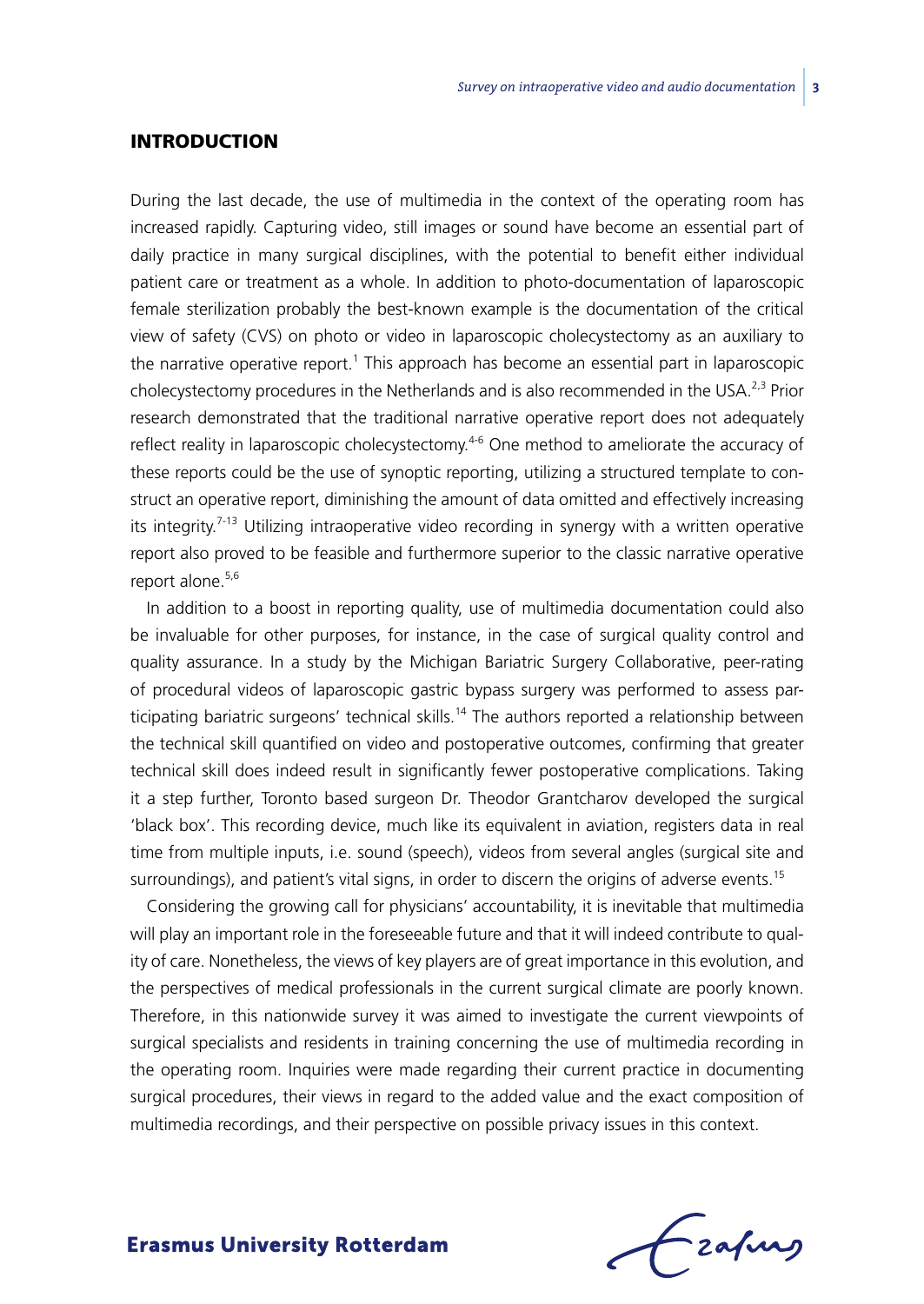# **METHODS**

On 20 December 2018, members affiliated to the Association of Surgeons of the Netherlands, Dutch Urological Association and the Dutch Society of Obstetrics and Gynecology were approached by e-mail to engage in a web-based survey (LimeSurvey, LimeSurvey GmbH. Hamburg, Germany). Respondents not wanting to participate in the survey were provided with an opt-out option. Three reminders were sent to non-responders after initial invitation, with an interval of four weeks. Retired surgeons, urologists or gynecologists, approached persons with other functions than surgeons, urologists, gynecologists or residents of the corresponding disciplines, and partial responses were excluded from analysis.

#### **Questionnaire design**

This questionnaire consists of 16 questions. Questions 1 through 4 covered respondents' demographics. Questions 5 through 9 were multiple choice questions regarding the current use of operative reporting. Questions 10 through 16 were 5-point Likert type scales for likelihood or level of objection concerning the use of multimedia in the operating room. The full survey can be found in the *Appendices*.

## **Statistical considerations**

Data was analyzed with IBM SPSS Statistics for Windows, version 25.0 (IBM Corp. Armonk, NY) and Microsoft Excel (Microsoft Corp., Redmond, WA). Data are presented as numbers and percentages. A *p*-value of less than .05 was considered statistically significant. Groups were compared using Chi-square test or Fisher's exact test. When responses of two categories were compared within the same group, McNemar's test was used.

# Results

Invitations to a total number of 3151 e-mail addresses were sent, of which 3056 were successfully delivered. The overall response rate was 876 (27.8%). Replies of 197 respondents were excluded from this survey (112 (56.9%) retired or other function than surgeon, urologist, gynecologist or resident; 85 (43.1%) partial responses). After exclusion, a total number of 679 complete questionnaires were analyzed.

Among the respondents, 370 (54.5%) were surgeons, 71 (10.5%) were urologists, 80 (11.8%) were gynecologists and 158 (23.3) were residents in training of the corresponding disciplines.

Of the respondents, 147 (21.6%) currently practice their trade in university hospitals, whereas 428 (63.0%) and 82 (12.1%) work in general teaching and general non-teaching hospitals, respectively. Respondents' demographics can be found in Table 1.

frafing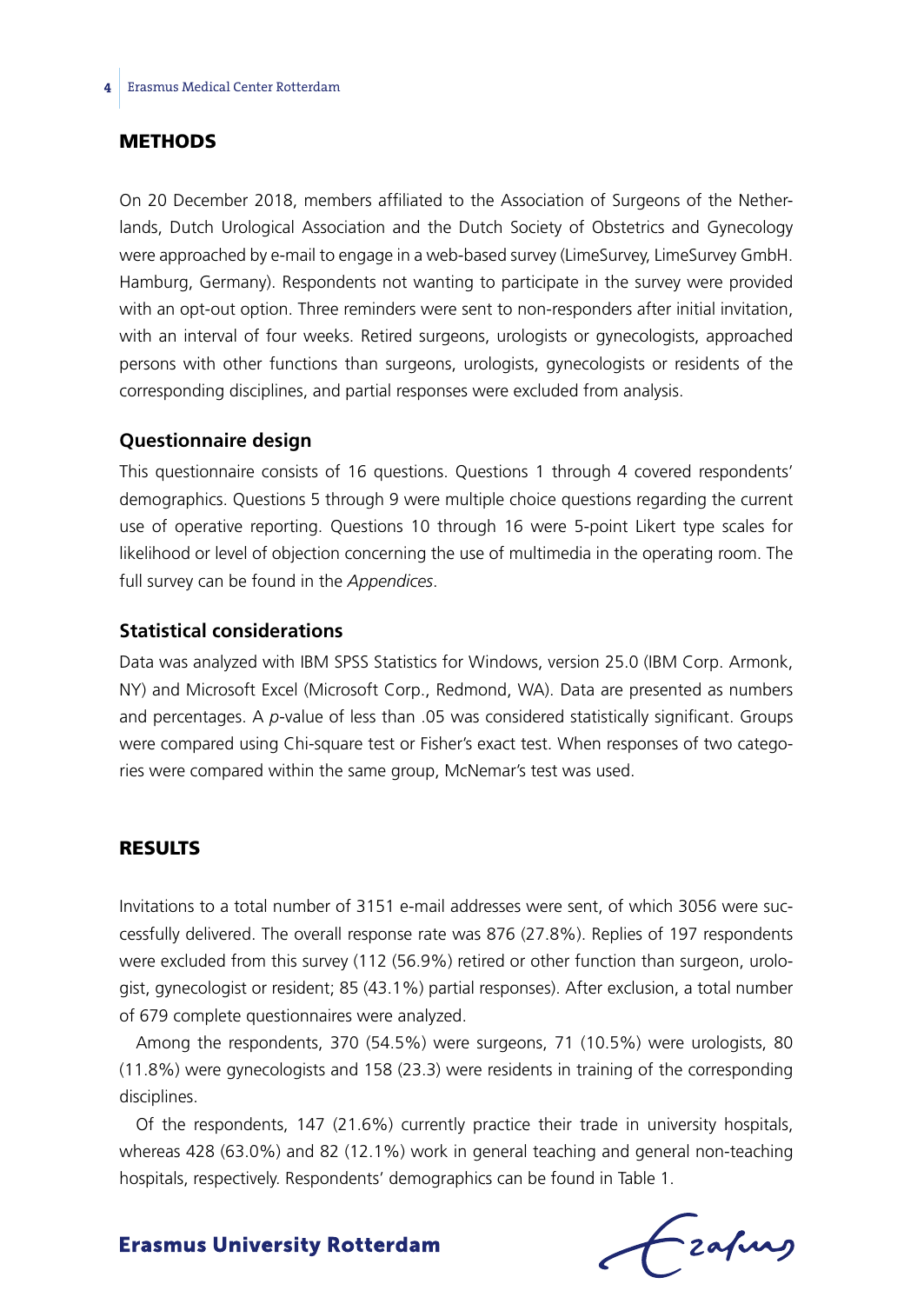|                  | Specialists (n=521) |  |  |  |  |
|------------------|---------------------|--|--|--|--|
|                  | $N(\% )$            |  |  |  |  |
| Years practicing |                     |  |  |  |  |
| <5 years         | 109 (20.0)          |  |  |  |  |
| 5 - 10 years     | 129 (25.1)          |  |  |  |  |
| 10 - 15 years    | 102 (18.9)          |  |  |  |  |
| 15 - 20 years    | 88 (16.2)           |  |  |  |  |
| >20 years        | 90 (18.9)           |  |  |  |  |
|                  |                     |  |  |  |  |
|                  | Residents (n=158)   |  |  |  |  |
|                  | $N(\% )$            |  |  |  |  |
|                  |                     |  |  |  |  |
| Year of training |                     |  |  |  |  |
| Year 1           | 24 (15.2)           |  |  |  |  |
| Year 2           | 19 (12.0)           |  |  |  |  |
| Year 3           | 27(17.1)            |  |  |  |  |
| Year 4           | 28 (17.7)           |  |  |  |  |
| Year 5           | 37 (23.4)           |  |  |  |  |
| Year 6           | 23 (14.6)           |  |  |  |  |

**Table 1.** Respondent demographics.

#### **Perspectives on the current operative report**

Overall, 356 (52.4%) respondents feel that the currently used narrative operative report – without video and/or sound – is insufficient for future quality requirements (183 (49.5%) surgeons, 47 (58.8%) gynecologists, 41 (57.7%) urologists and 85 (53.8%) residents). There was no significant difference in responses among specialists and between specialists and residents ( $p = 0.267$  and 0.850, respectively).

#### **Current use of intraoperative multimedia recording**

Table 2 delineates the different techniques which respondents reported to be present in their institution. 630 (92.8%) of respondents reported the use of endoscopic camera recording. Respectively, 179 (26.4%) and 85 (12.5%) of respondents indicated that an external camera to record the surgical site, such as a lamp mounted camera, or a camera dedicated to film the surroundings of the operating room, as is the case with the surgical black box among others, is used. A mobile phone is stated to be used to record intraoperative events by 288 (42.4%).

Overall, 621 (91.5%) of respondents stated that routine video recording of conventional procedures was not common practice in their department. For endoscopic procedures, this number was 186 (27.4%). There was no significant difference within departments ( $p =$ 0.791 and 0.640 for conventional and endoscopic setting respectively). Data of all separate specialties is delineated in Table 3.

Frafing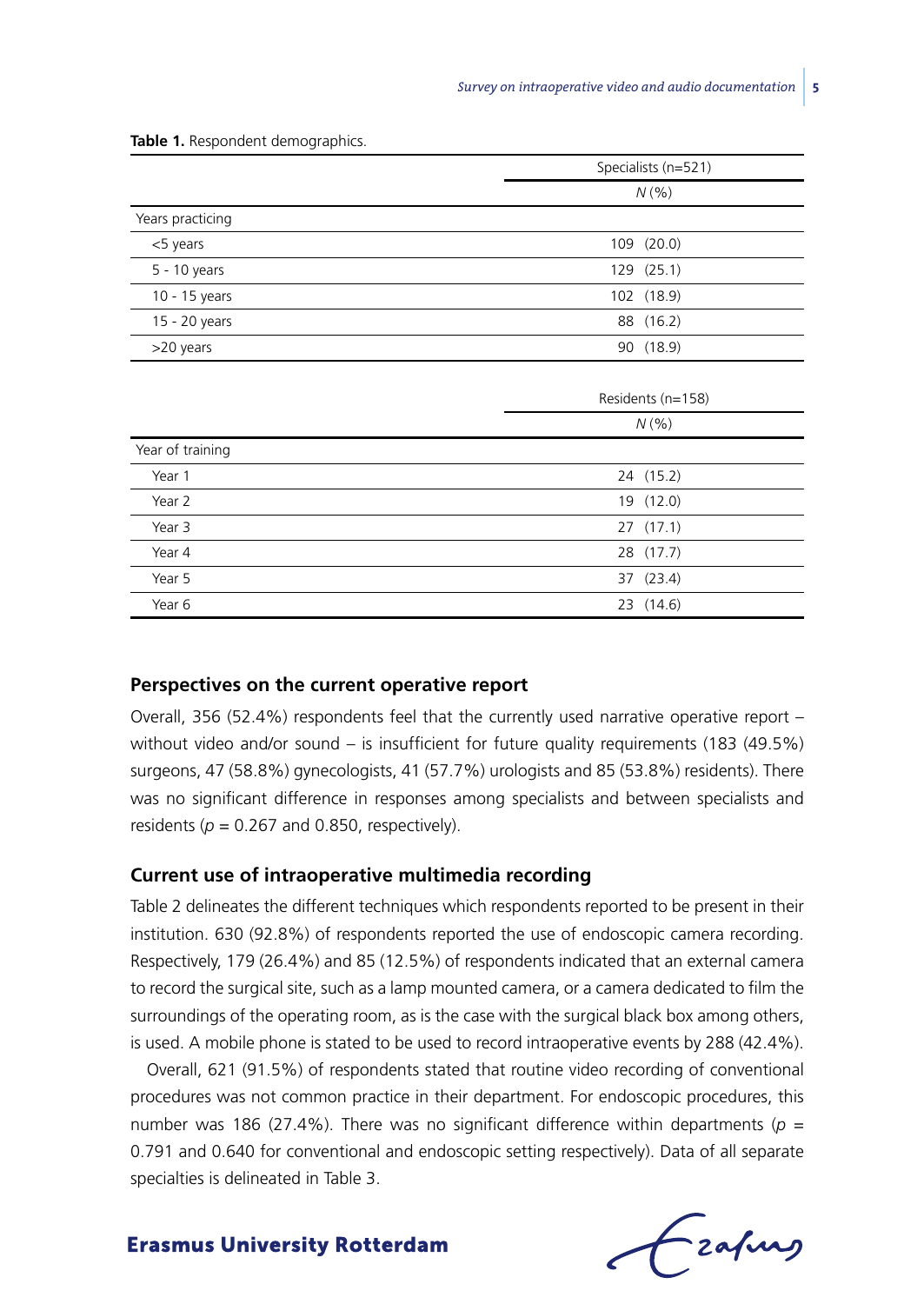#### **Table 2.** Reported techniques used in institutions.

|                                                                       | Respondents (n=679) |
|-----------------------------------------------------------------------|---------------------|
|                                                                       | $N(%^{\star})$ *    |
| Endoscopic camera feed                                                | 630 (92.8)          |
| External camera filming the surroundings of the operating room        | 85 (12.5)           |
| External camera dedicated to fil the surgical site (e.g. lamp camera) | 179 (26.4)          |
| Surgical black box                                                    | 25(3.7)             |
| Mobile phone                                                          | 288 (42.4)          |
| Sound recorder (microphone)                                           | 25(3.7)             |
| None of the above                                                     | 23(3.4)             |
| Other                                                                 | (4.9)<br>33         |

Values represent the number and percentage of respondents answering "yes"

|                                                             |     | Surgery (n=486) |          | Obstetrics and<br>Gynecology<br>$(n=112)$ |          | Urology $(n=81)$ | Total (n=679) |            |  |
|-------------------------------------------------------------|-----|-----------------|----------|-------------------------------------------|----------|------------------|---------------|------------|--|
|                                                             | N(% |                 | $N(\% )$ |                                           | $N(\% )$ |                  |               | $N(\% )$   |  |
| Routine use of video recordings during conventional surgery |     |                 |          |                                           |          |                  |               |            |  |
| Yes                                                         |     | 16(3.3)         |          | 2(1.8)                                    |          | 1(1.2)           |               | 19 (2.8)   |  |
| No.                                                         |     | 445 (91.6)      |          | 103 (92.0)                                |          | 73 (90.1)        |               | 621 (91.5) |  |
| Don't know                                                  |     | 10(2.1)         |          | 3(2.7)                                    |          | 2(2.5)           |               | 15(2.2)    |  |
| Missing                                                     |     | 15(3.1)         |          | 4(3.6)                                    |          | 5(6.2)           |               | 24 (3.5)   |  |
|                                                             |     |                 |          |                                           |          |                  |               |            |  |
| Routine use of video recordings during endoscopic surgery   |     |                 |          |                                           |          |                  |               |            |  |
| Yes                                                         |     | 317 (65.2)      |          | 73 (65.2)                                 |          | 47 (58.0)        |               | 437 (64.4) |  |
| No.                                                         |     | 128 (26.3)      |          | 32 (28.6)                                 |          | 26 (32.1)        |               | 186 (27.4) |  |
| Don't know                                                  |     | 24 (4.9)        |          | 3(2.7)                                    |          | 4(4.9)           |               | 31(4.6)    |  |
| Missing                                                     | 17  | (3.5)           | 4        | (3.6)                                     |          | 4(4.9)           |               | 25(3.7)    |  |

#### **Table 3.** Routine use of intra-operative video recordings, per department.

#### **Retention period**

423 (62.3%) respondents did not know the retention period their institution upholds for video recordings of surgical procedures. Residents know the retention period significantly less often than specialists (120 (75.9%) vs. 303 (58.2%); *p* = <.001). There was no significant difference among specialists (surgeons 217 (58.6) vs. gynecologists 44 (55.0%) vs. urologists 42 (59.2%);  $p = 0.821$ ). Of the respondents who do know the retention period in their institution, 20 (2.9%) reported a retention period of less than 30 days, 109 (16.1%) between 30 and 90 days, 40 (5.9%) 90 days and up to a year and lastly 87 (12.8%) reported a period of more than a year.

Frahing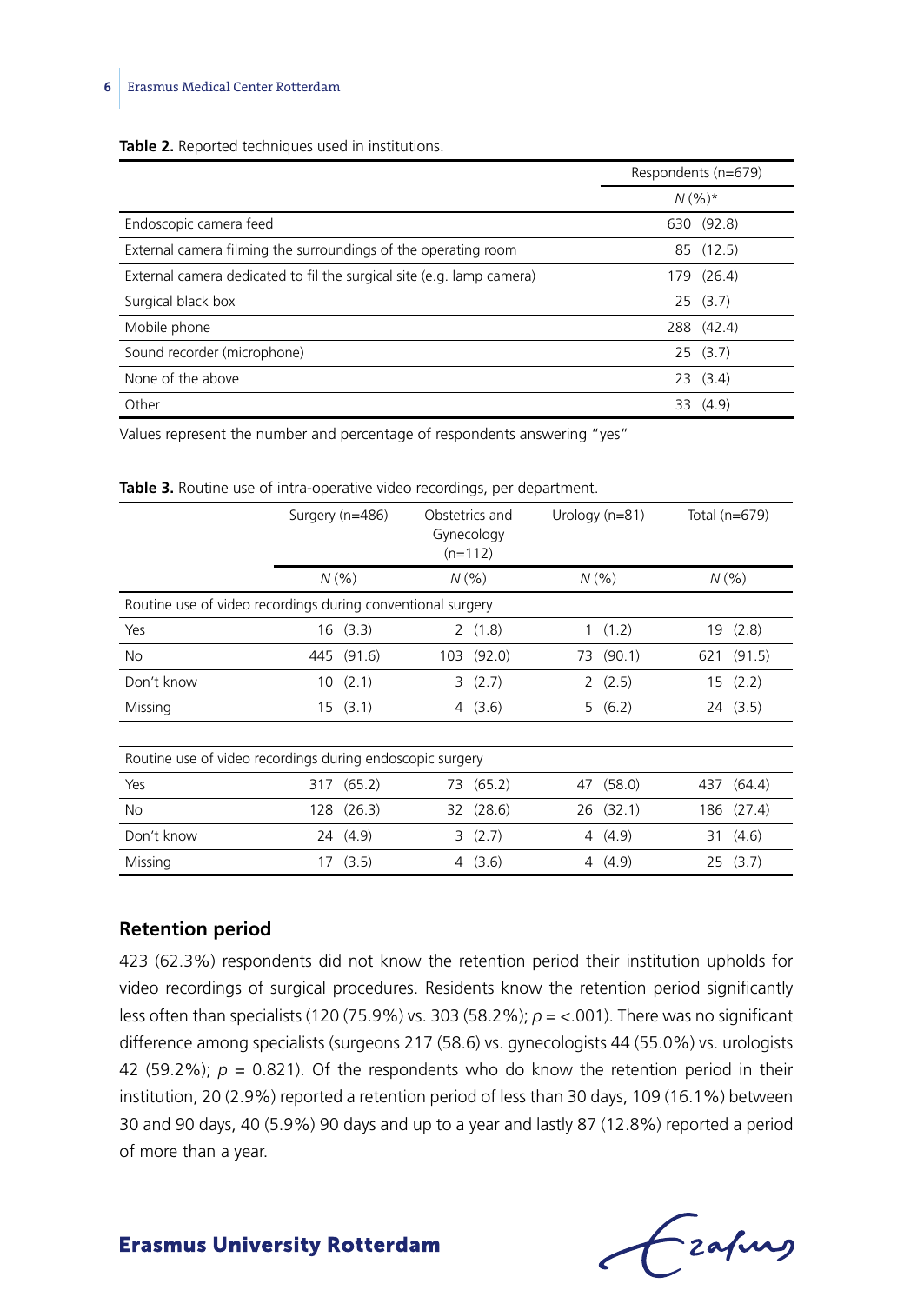#### **Frequency of intraoperative recording**

Overall, the number of respondents answering 'never' or 'almost never' regarding intraoperative video recording was 130 (19.1%) for endoscopic procedures, and 483 (71.1%) for conventional procedures. For specialists only, these numbers were 104 (20.1%) for endoscopic procedures and 421 (81.3%) for conventional procedures. When comparing specialists in terms of experience level, there was no significant difference ( $p = 0.710$  and  $p = 0.605$  for endoscopic and conventional procedures, respectively). Surgeons significantly more often utilize video recording in open procedures than gynecologists and urologists (*p*  $= 0.002$ ). There was no significant difference among specialists in regard of work experience (less than 5 years,  $5 - 10$  years,  $10 - 15$  years,  $15 - 20$  years or more than 20 years of work experience;  $p = 0.639$  and  $p = 0.612$  for endoscopic and conventional, respectively).

#### **Purposes of video recording**

Respondents from the surgical department include video in the patient file significantly less often than those from gynecology or urology (41.4% vs. 55.4% vs 49.4% respectively; *p* = 0.018). There was no significant difference within departments in respondents recording video files for quality control purposes, educational purposes or in the context of proctoring (overall percentage 50.5%, *p* = 0.070; 48.5%, *p* = 0.341; 9.7%, *p* = 0.066, respectively). Respondents from the surgical department record video to provide information for patients and their family or for colleagues significantly less often than those from gynecology or urology (23.9% vs. 33.0% vs. 35.8%, respectively; *p* = 0.021).

All purposes for intraoperative video recording reported by respondents are delineated in Table 4.

|                                                                  | Surgery (n=486) | Obstetrics and<br>Gynecology<br>$(n=112)$ | Urology $(n=81)$ | Total (n=679) |  |
|------------------------------------------------------------------|-----------------|-------------------------------------------|------------------|---------------|--|
|                                                                  | $N(\% )$        | $N(\% )$                                  | N(% )            | $N(\% )$      |  |
| Addition to patient file                                         | 201 (41.4)      | 62 (55.4)                                 | (49.4)<br>40     | 303 (44.6)    |  |
| For quality control purposes                                     | 232 (47.7)      | 65 (58.0)                                 | 46 (56.8)        | 343 (50.5)    |  |
| For educational purposes                                         | 238 (49.0)      | 48 (42.9)                                 | (53.1)<br>43     | 329 (48.5)    |  |
| In the context of proctoring                                     | 55 (11.3)       | 5(4.5)                                    | 6(7.4)           | 66 (9.7)      |  |
| To provide information for<br>patients, family and/or colleagues | 116 (23.9)      | 37 (33.0)                                 | 29 (35.8)        | 182 (26.8)    |  |
| Other                                                            | 32 (6.6)        | 5(4.5)                                    | 5(6.2)           | (6.2)<br>42   |  |

#### **Table 4.** Purposes of video recording.

Values represent the number of respondents selecting the given purposes as a reason for video recording

Czapurs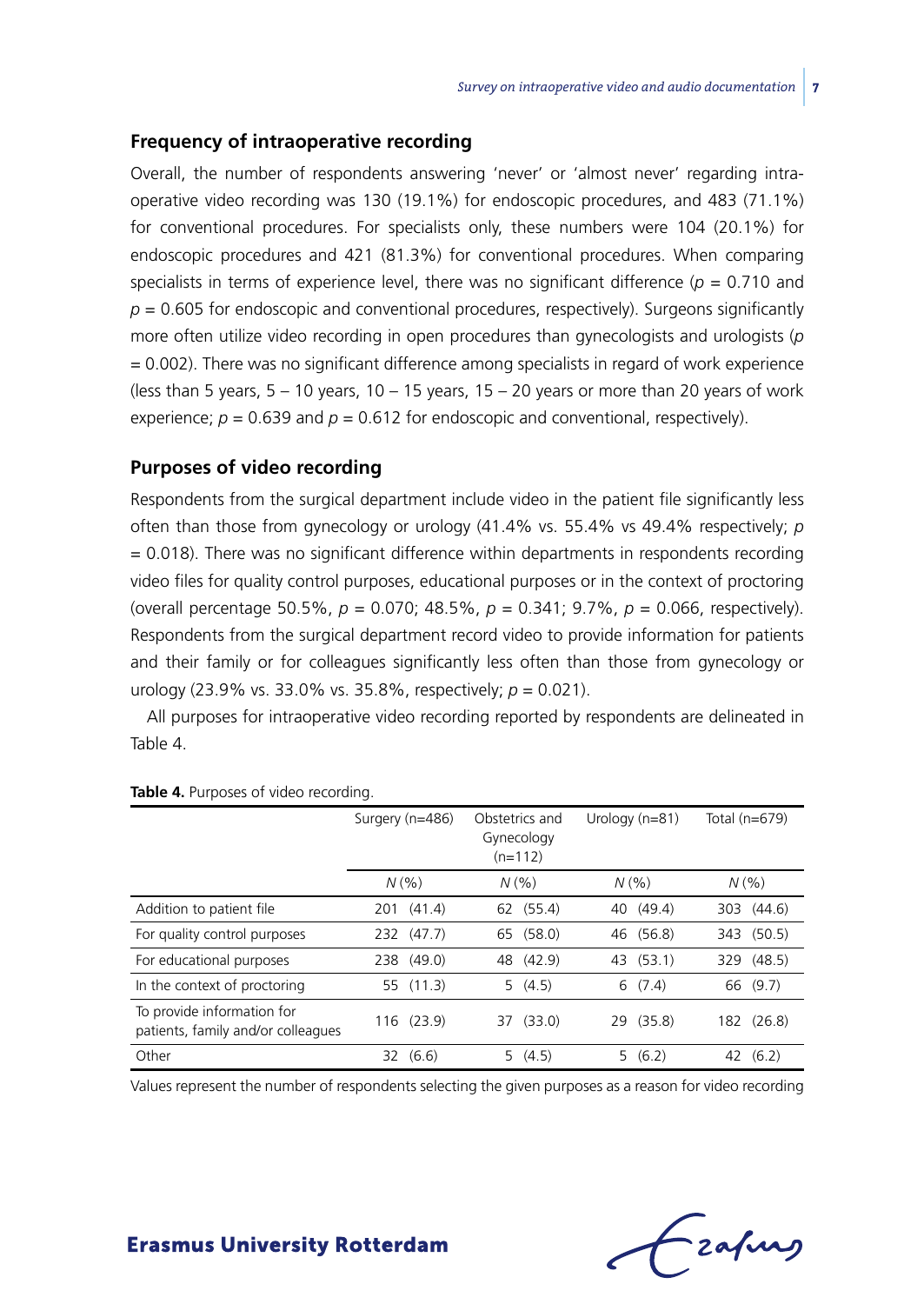#### **Behavior in the operating room**

Among all respondents, 397 (58,5%) responded that it would be "unlikely" or "very unlikely" that they would behave differently during surgery when intra-operative video recording is applied. 562 (82.8%) responded that it would be "unlikely" or "very unlikely" that their surgical methods would be altered by the presence of intra-operative video recording. When intra-operative video *and* audio recording is implemented, respondents reported they would significantly be more likely to behave differently and/or would alter their surgical methods (reports of "unlikely" or "very unlikely": 232 (34.2%) *p* < 0.001 and 512 (75.4%) *p* < 0.001, respectively). Responses by residents indicated that they would behave differently in the operating room significantly more likely when intraoperative video recording is applied in comparison to responses by specialist (39.7% vs. 30.2%; *p* = 0.047, respectively). When inquired about the effect of video and audio recording, this significant difference increases to 71.0% vs. 56.5% (*p* = 0.003), respectively. Crohnbach's alpha of internal consistency for 5-point Likert type scale questions in this section was 0.871.

# **Privacy and legal concerns**

In the context of the recognizability of the respondent in the situation of intraoperative video recording, 252 (37.1%) of respondents find this either "objectionable" or "very objectionable". 358 (52.7%) find it either "objectionable" or "very objectionable" to be recorded on intra-operative video in regards of medical liability. Finally, 241 (35.5%) find it either "objectionable" or "very objectionable" to be recorded on intra-operative video in the context of quality of surgical care. Crohnbach's alpha of internal consistency for these questions was 0.726.

#### **Added value of intra-operative video and sound recording**

409 (60.2%) and 222 (32.7%) respondents recognized the added value of intraoperative video and intraoperative video with sound as either "likely" or "very likely". 602 (88.7%) and 419 (61.7%) deemed this for educational purposes. 302 (44.5) and 148 (21.8%) respectively found intraoperative video and intraoperative video with sound useful in providing information for patients, family and/or colleagues. 411 (60.5%) and 269 (39.6%) saw potential in use of these respective modalities for quality control purposes. 453 (66.7%) and 312 (45.9%) deemed it likely that intraoperative video and intraoperative video with sound respectively would be an addition in the context of proctoring. Finally, 378 (55.7%) and 282 (41.5%) of respondents found it likely that intraoperative video and intraoperative video with sound could play a supportive role in medicolegal proceedings.

Crohnbach's alpha of internal consistency for these questions was 0.84.

frafing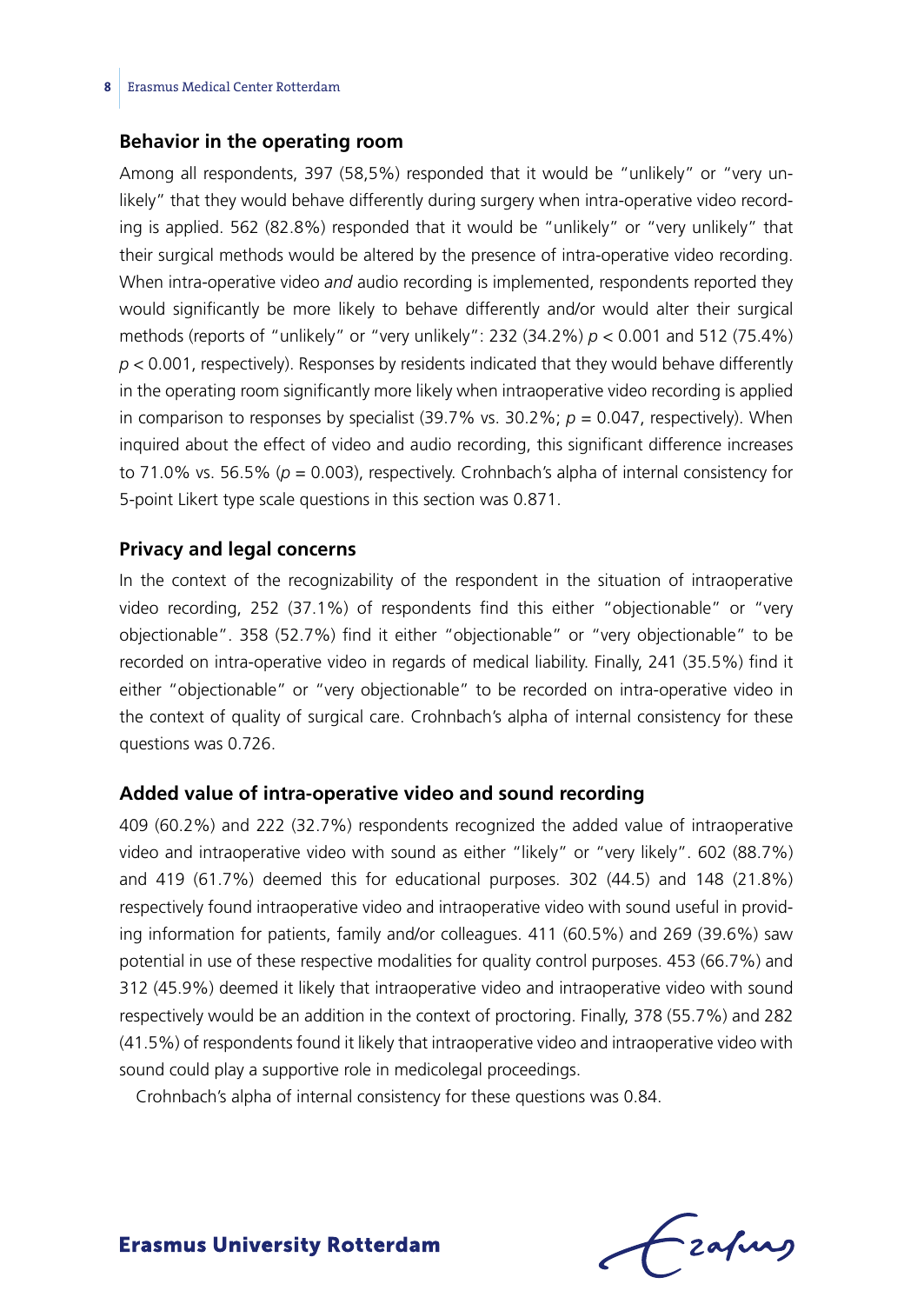#### **Preferred recording method for intraoperative registration**

Table 5 lists an overview of preferred recording methods. 433 (63.8%) of respondents preferred only video if registration of the surgical procedure was implemented. 144 (21.2%) preferred video *and* audio recording. 84 (12.4%) would rather not have any recording at all. 18 (2.7) did not submit any preference.

|                                                                                  | All respondents (n=679) |
|----------------------------------------------------------------------------------|-------------------------|
| <b>Statements</b>                                                                | N(% )                   |
| Video recordings of the entire surgical procedure                                | 211 (31.1)              |
| Video recordings of only the essential steps of the surgical procedure           | 222 (32.7)              |
| Video and audio recordings of the entire surgical procedure                      | 77 (11.3)               |
| Video and audio recordings of only the essential steps of the surgical procedure | 67 (9.9)                |
| No video and audio recordings                                                    | 84 (12.4)               |
| No preference                                                                    | (2.7)<br>18             |

#### **Table 5.** Preferred recording method for intraoperative registration.

# **DISCUSSION**

An increasing number of studies are exploring the values of multimedia recording in the surgical setting today. Some are exploring its role in surgical quality analysis and control.<sup>4-6,16,17</sup> Some assess its part in the amelioration of operative reporting  $6$ . Others examine its part in surgical education.<sup>18-20</sup> While each an addition to the growing knowledge on this matter, none are currently implemented in a widespread manner. End users, in this case the surgical specialists, have yet to voice themselves regarding their viewpoint in intraoperative video and audio recording. To our knowledge, this study has been the first to do so.

About half of the respondents agree with the statement that the currently used narrative operative report, without the addition of intraoperative video and/or sound, is lacking for future quality requirements. Today, the majority of institutions utilize either dictation devices, typed reports or modified pre-written concept reports. This method of reporting however, is subjective by nature and often lacks essential information.<sup>4</sup>

As expected, endoscopic procedures are far more often recorded by respondents compared to conventional ("open") procedures. This is mostly due to the fact that the endoscope's camera function is essential to conduct minimally invasive surgery. Video recording could then be implemented at the press of a button. Therefore, far less use a different, dedicated modality to record surgical procedures on video, such as a camera mounted to the surgical lamp (26.4%) or a fixed camera in the operating room (12.5%). Often, the quality is lacking, or the operator's head and body are in its line of sight. Furthermore, for dynamic procedures, such as in orthopedic surgery or vascular surgery, it is virtually impossible to capture the

Czafing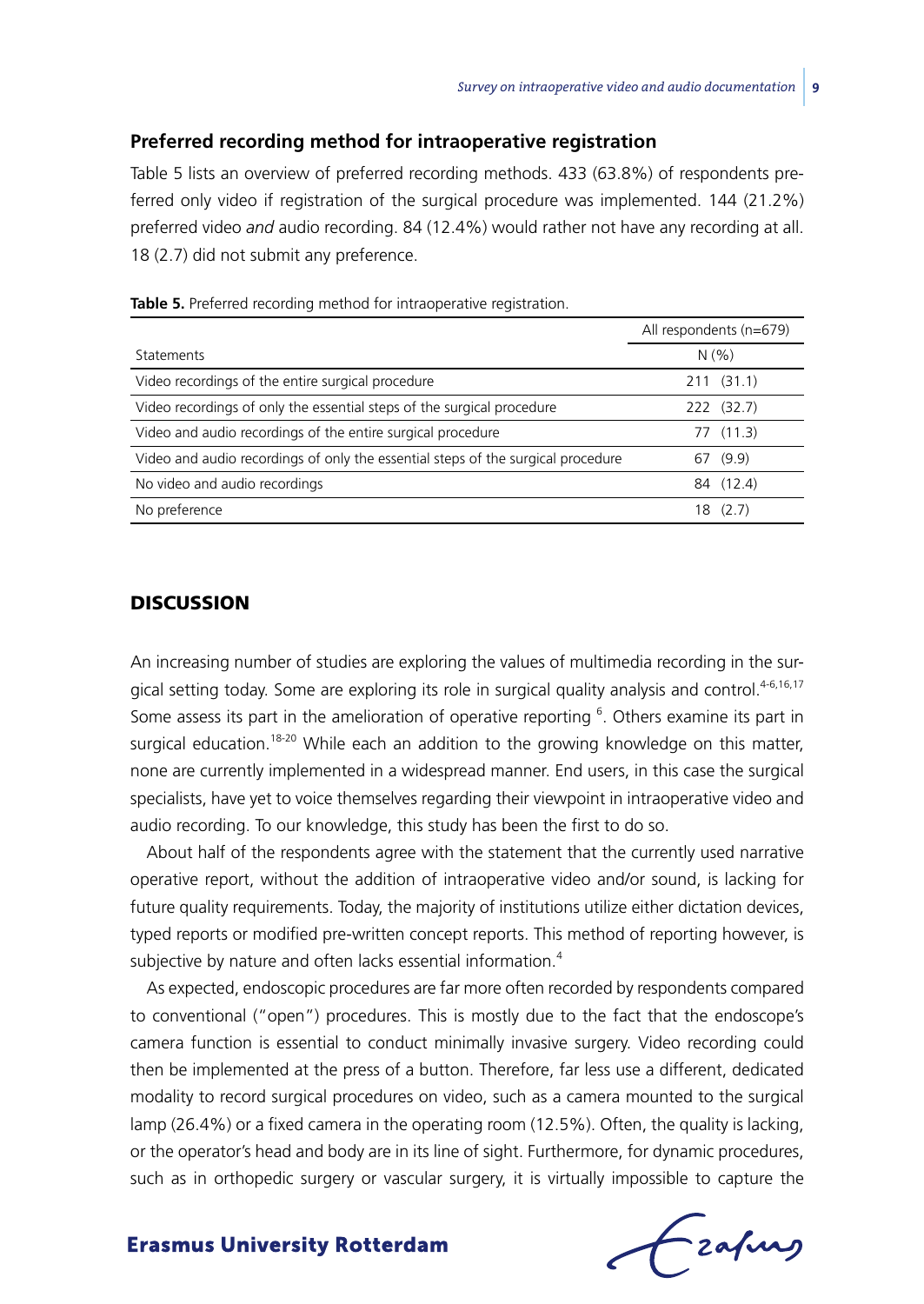essential moments through this method. Noteworthy is the use of mobile phones to record certain aspects of the surgery; About half of respondents have stated to use their mobile phone. This is probably due to the ease of use and the possibility to utilize the phone's video call function to consult colleagues or other specialists.

More than half of respondents did not know the duration of the retention period for intraoperative video recordings in their institution. Most that did know, reported a retention period between 30 and 90 days. Rules regarding the production and handling of medical documentation have been laid down in the Health Insurance Portability and Accountability Act (HIPAA) for the United States and the European General Data Protection Regulation for the European Union.<sup>21,22</sup> However, a specific time period is stipulated in neither and referral to local legislation is made.

The majority (58.5%) would think it is unlikely they would behave differently during surgery when intra-operative video recording is applied. Even more (82.8%) think it is unlikely that their surgical methods would be altered. An important finding is the fact that residents among respondents find it significantly less unlikely that their behavior or surgical method would be altered (34.2% and 75.4% respectively). Being in specialist training, it is important for residents to feel at ease and to be able to perform their surgery with as less additional pressure as possible. However, as our previous study has demonstrated, the role of intraoperative video recording in behavioral modification, also known as the "Hawthorn effect", is negligible.<sup>6</sup>

A major concern related to the recording of intraoperative video (and audio) is the risks regarding the privacy of the patient and the operating room personnel alike. This is illustrated by the fact that over a third of respondents find it objectionable to be recognized on intraoperative video recording. Regarding possible medico-legal liability, over half of respondents find it objectionable.

At this moment it is unclear when and for what purposes and by whom these recordings could be accessed. International legal texts mainly focus on the individual's privacy, and are yet to incorporate specific situations for the surgical setting. $21-23$ 

Overall, the majority of respondents consider the added value of intraoperative video recording for multiple uses. This is far less for intraoperative audio recording. The main sentiment in this regard is about significant loss of privacy. For instance, many respondents commented that in the operating room it is of great importance to be able to talk about non work-related issues for an adequate balance between focus and being at ease. Sometimes these topics can be of intimate nature. Without the proper delineation of who is able to access such audio recordings, most fear for their privacy and current job satisfaction.

55.7% and 41.5% of respondents recognized the benefit of intraoperative video recording and combined video- and audio recording respectively in regard to its supportive role in medicolegal proceedings. In contrary of what is often feared, intraoperative recording could aid in medicolegal proceedings, instead of merely posing risk for medical negligence.<sup>24</sup> The

frafing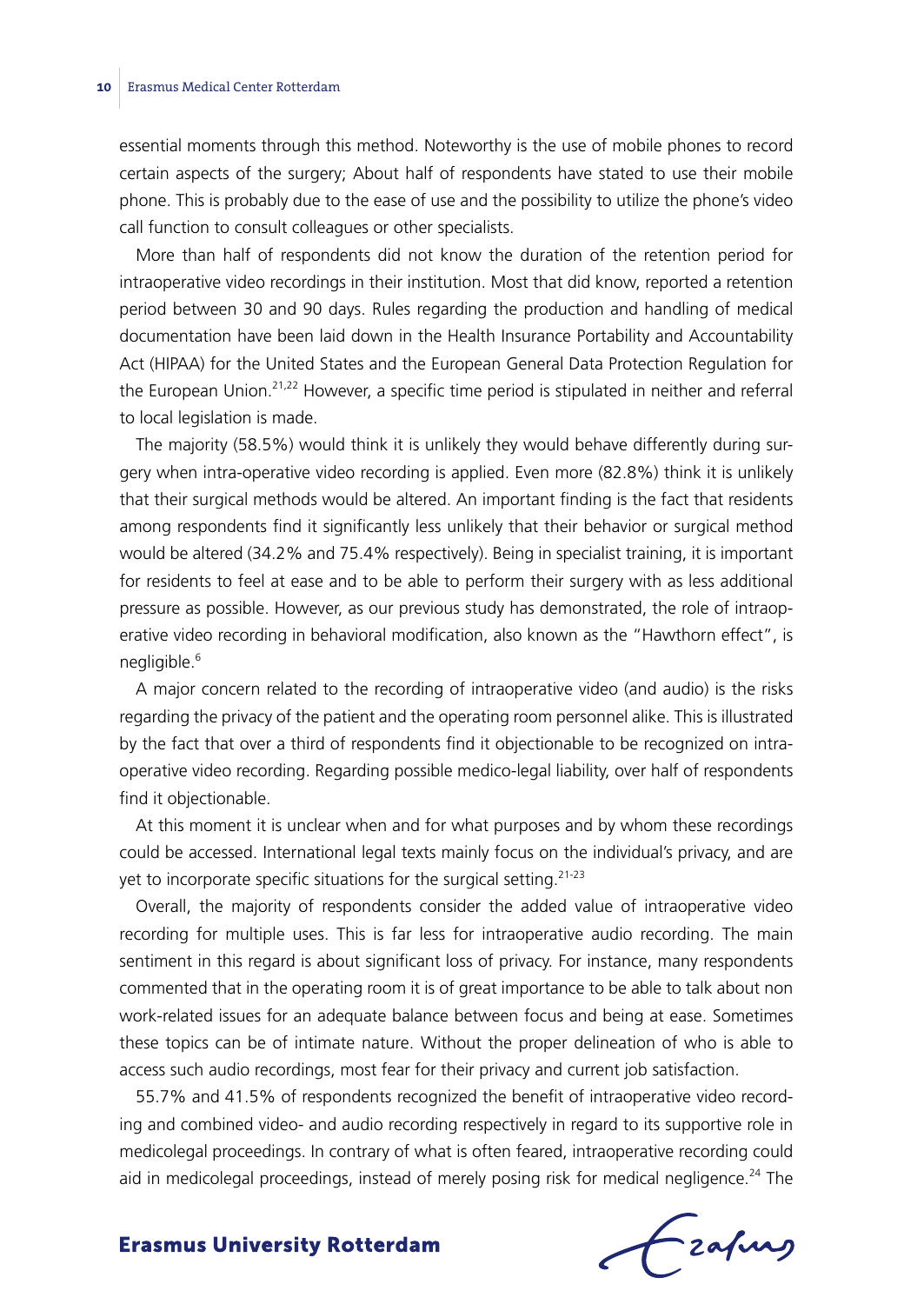importance of an intraoperative event is often not able to be appraised by an operator during the procedure. Therefore, in this scenario, systematic recording of a procedure in its entirety is necessary, not merely of a selection of procedures or at certain moments when the surgeon "feels like it".

This survey yielded a response rate of 27.8%, a rate similar to other surveys having approached a comparable number of possible respondents.<sup>25</sup> Also, due to the larger number of invitations, this survey included a high number of replies. With this response rate however, there is risk for possible imbalance among respondents, e.g. respondents more interested in laparoscopic surgery, in which video recording is already operational, might be more outspoken concerning intraoperative video, compared to respondents of which the majority of procedures are "open surgery" (e.g. transplant surgery, vascular surgery or trauma surgery).

As the results of this study suggest, the surgical landscape is still divided in terms of intraoperative multimedia recording. Whilst the majority of respondents feel the current method of surgical reporting is insufficient and a large portion are open to the idea of documenting the operative phase on video or audio, there are still certain issues to be sorted out before implementation could even be considered. First of all, a significant portion of respondents expressed their concern in regard to potential privacy infringement. Currently no specific law is in effect to shield healthcare providers for their exposure when being recorded during practice. Furthermore, the issue in terms of ownership not yet been cleared. Up to now, all documentation in healthcare, albeit written, photographed or recorded, are incorporated in the patient file, rendering it patient property by law. In this case, no protection for the healthcare provider is specifically implemented. It is therefore imperative that specific legislation will be developed for these specific methods of intraoperative documentation to adequately protect all subjects in the recordings as well as securing ease of use and harnessing its potential in quality and safety procurement.

In conclusion, The majority of respondents find the current method of operative recording insufficient for future quality requirements. There is support for intraoperative video recording, however most respondents fear privacy infringement. These concerns are greater for audio recording compared to video recording only. Legislation is necessary before either intraoperative video or audio recording could be implemented to protect not only the patients, but also the healthcare providers.

Lzafurs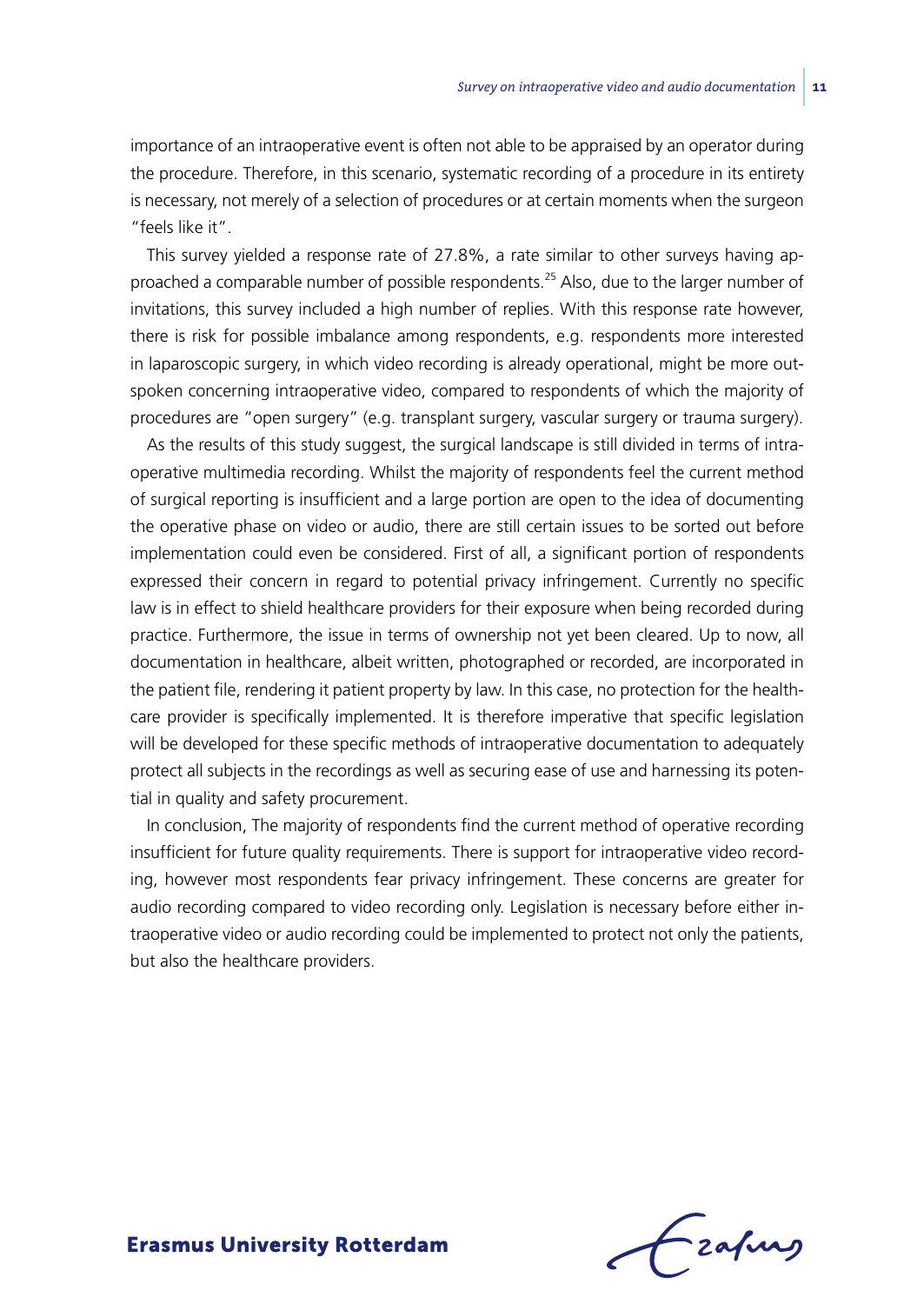#### **REFERENCES**

- 1. Plaisier PW, Pauwels MM, Lange JF. Quality control in laparoscopic cholecystectomy: operation notes, video or photo print? *HPB : the official journal of the International Hepato Pancreato Biliary Association.* 2001;3(3):197-199.
- 2. Evidence based guideline: Diagnosis and treatment of cholelithiasis. Association of Surgeons of the Netherlands (NVvH); 2016.
- 3. Sanford DE, Strasberg SM. A simple effective method for generation of a permanent record of the Critical View of Safety during laparoscopic cholecystectomy by intraoperative "doublet" photography. *J Am Coll Surg.* 2014;218(2):170-178.
- 4. Wauben LS, van Grevenstein WM, Goossens RH, van der Meulen FH, Lange JF. Operative notes do not reflect reality in laparoscopic cholecystectomy. *Br J Surg.* 2011;98(10):1431-1436.
- 5. van de Graaf FW, Lange MM, Menon AG, O'Mahoney PR, Milsom JW, Lange JF. Imaging for Quality Control: Comparison of Systematic Video Recording to the Operative Note in Colorectal Cancer Surgery. A Pilot Study. *Ann Surg Oncol.* 2016.
- 6. van de Graaf FW, Lange MM, Spakman JI, et al. Comparison of Systematic Video Documentation With Narrative Operative Report in Colorectal Cancer Surgery. *JAMA Surgery.* 2019;154(5):381- 389.
- 7. Eng JL, Baliski CR, McGahan C, Cai E. Uptake and impact of synoptic reporting in a community care setting. *Am J Surg.* 2018.
- 8. Gur I, Gur D, Recabaren JA. The computerized synoptic operative report: A novel tool in surgical residency education. *Arch Surg.* 2012;147(1):71-74.
- 9. Harvey A, Zhang H, Nixon J, Brown CJ. Comparison of data extraction from standardized versus traditional narrative operative reports for database-related research and quality control. *Surgery (USA).* 2007;141(6):708-714.
- 10. Maniar RL, Hochman DJ, Wirtzfeld DA, et al. Documentation of Quality of Care Data for Colon Cancer Surgery: Comparison of Synoptic and Dictated Operative Reports. *Ann Surg Oncol.* 2014;21(11):3592-3597.
- 11. Maniar RL, Sytnik P, Wirtzfeld DA, et al. Synoptic operative reports enhance documentation of best practices for rectal cancer. *J Surg Oncol.* 2015;112(5):555-560.
- 12. Stogryn SE, Hardy K, Mullan MJ, Park J, Andrew C, Vergis A. Synoptic operative reporting: assessing the completeness, accuracy, reliability, and efficiency of synoptic reporting for Roux-en-Y gastric bypass. *Surg Endosc Interv Tech.* 2018;32(4):1729-1739.
- 13. Eryigit Ö, van de Graaf FW, Lange JF. A Systematic Review on the Synoptic Operative Report Versus the Narrative Operative Report in Surgery. *World Journal of Surgery.* 2019.
- 14. Birkmeyer JD, Finks JF, O'Reilly A, et al. Surgical skill and complication rates after bariatric surgery. *N Engl J Med.* 2013;369(15):1434-1442.
- 15. Bonrath EM, Gordon LE, Grantcharov TP. Characterising 'near miss' events in complex laparoscopic surgery through video analysis. *BMJ Quality & Safety.* 2015;24(8):516-521.
- 16. Bonrath EM, Gordon LE, Grantcharov TP. Characterising 'near miss' events in complex laparoscopic surgery through video analysis. *BMJ Qual Saf.* 2015;24(8):516-521.
- 17. Walsh PC, Marschke P, Ricker D, Burnett AL. Use of intraoperative video documentation to improve sexual function after radical retropubic prostatectomy. *Urology.* 2000;55(1):62-67.
- 18. Driscoll PJ, Paisley AM, Paterson-Brown S. Video assessment of basic surgical trainees' operative skills. *Am J Surg.* 2008;196(2):265-272.

Czafung